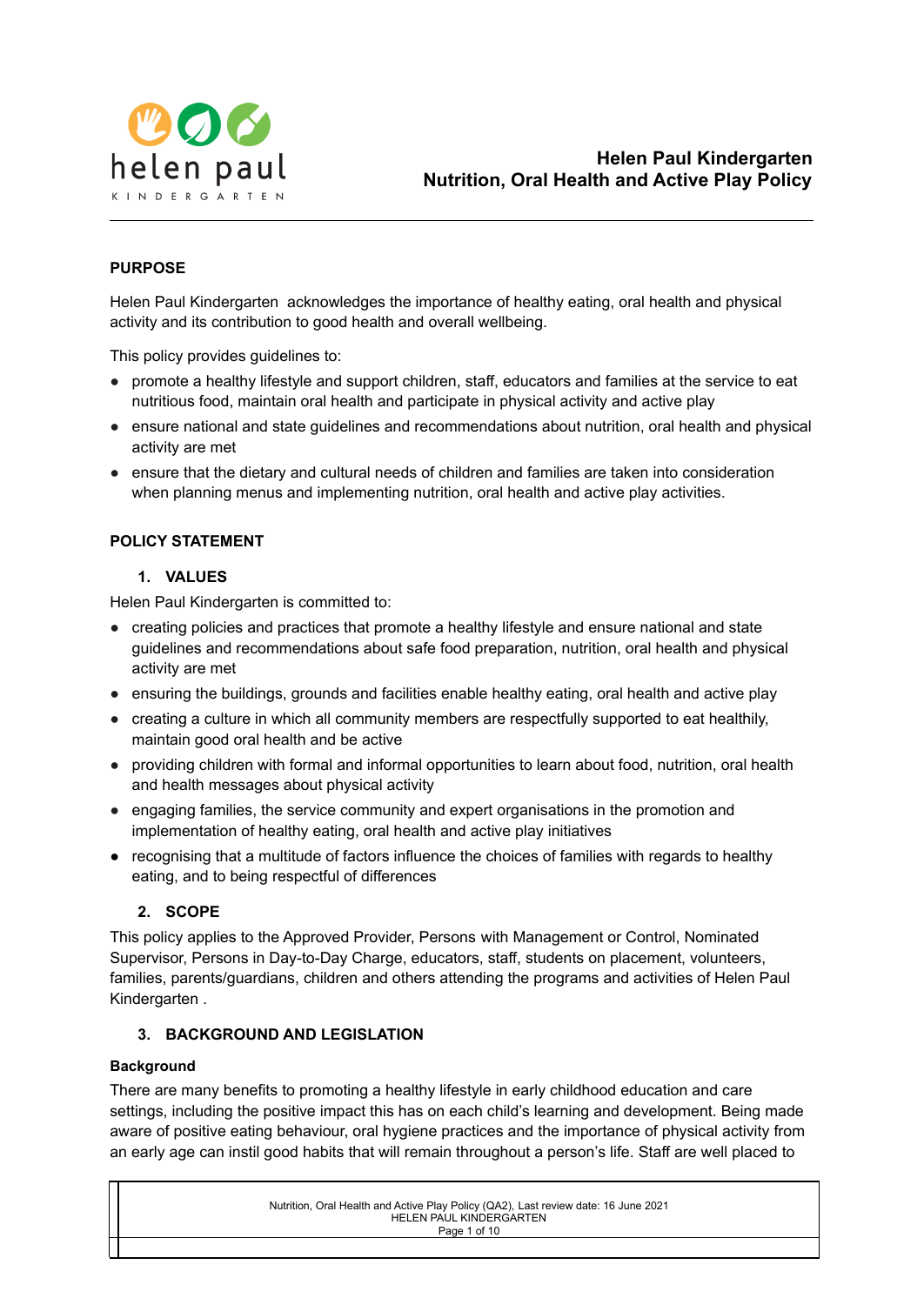

build this awareness among children and their families, while respecting lifestyle choices, and cultural and religious values.

As a health promoting service it is recognised that every member of the service impacts on children's health. Children, staff, educators and families can be supported to eat healthily, maintain good oral health and be physically active through teaching and learning opportunities, policies, creating a safe and healthy physical and social environment and developing community links and partnerships.

#### Nutrition

The foods we eat provide our body with the nutrients we need to stay healthy. Good nutrition is the balanced eating of a variety of foods, and is especially important for children as they require a large amount of nutrients for growth and development. Research has shown that, when offered a variety of healthy foods, children can and do make good choices. It is also important to provide preschool children with a good foundation in healthy eating, as most children have formed lifelong eating habits before they reach school age.

#### Oral health

Tooth decay is Australia's most prevalent health problem despite being largely preventable. It is important to note that oral health promotion is complementary to promoting healthy eating.

Oral health behaviours have a major influence on children's health and wellbeing and a direct impact on their growth and development. Oral diseases can negatively affect individuals through pain, discomfort, general health and quality of life. Poor oral health can limit a child's capacity in biting, chewing, smiling, speaking, and psychosocial wellbeing. The main oral health condition experienced by children is tooth decay affecting over half of all Australian children, making it five times more prevalent than asthma.

## Active play

Active play (refer to *Definitions*) develops a strong and healthy body, builds motor and coordination skills, creates a sense of wellbeing and helps protect children from disease. Active play is about moving, being and doing.

A strong sense of health and wellbeing, supported by good nutrition, oral health and an active lifestyle, can provide children with confidence, energy and optimism that will contribute to their ability to concentrate, co-operate and learn (*Belonging, Being & Becoming – The Early Years Learning Framework for Australia*, – refer to *Sources*). Learning about healthy lifestyles, including nutrition, oral health and active play, links directly to Outcome 3 in both the *Early Years Learning Framework* and the *Victorian Early Years Learning and Development Framework* (refer to *Sources*).

The Australian Government has guidelines, recommendations and resources for healthy eating and physical activity in early childhood settings including the National Health and Medical Research Council's *Australian Dietary Guidelines* and *Infant Feeding Guidelines*, the *Get Up & Grow: Healthy Eating and Physical Activity for Early Childhood* resources and the *National Physical Activity Recommendations for Children 0-5 Years* (refer to *Sources*). Practical, healthy eating advice is also available to early childhood services and schools via a telephone advice line: the Victorian Healthy Eating Advisory Service (Healthy Eating Advisory Service – refer to *Sources*), run by Nutrition

| Nutrition, Oral Health and Active Play Policy (QA2), Last review date: 16 June 2021 |
|-------------------------------------------------------------------------------------|
| HELEN PAUL KINDERGARTEN                                                             |
| Page 2 of 10                                                                        |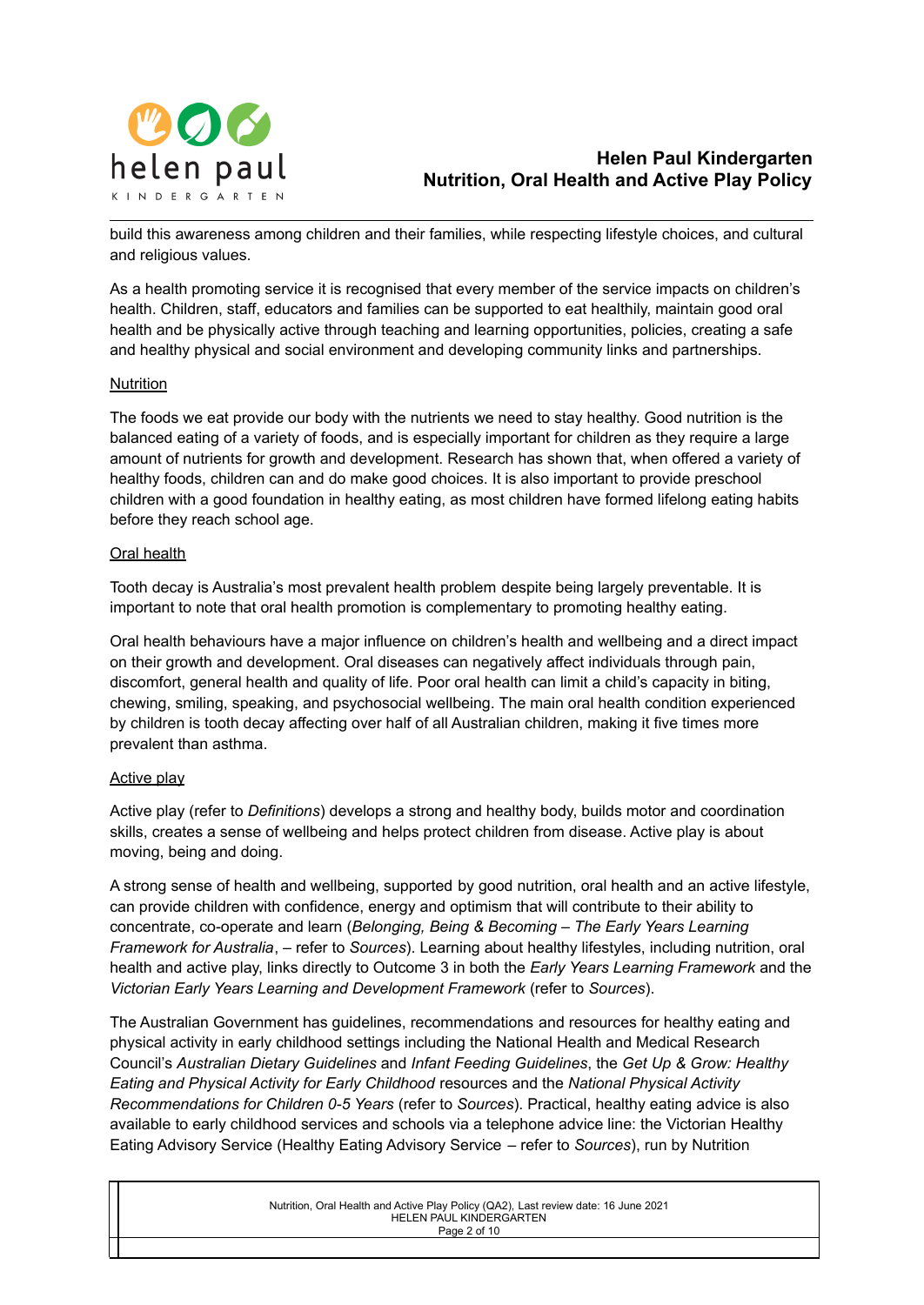

Australia. Early childhood education and care services can also register and implement the *Achievement Program* (refer to *Sources*). This program is designed to create safe, healthy and friendly environments for children, staff educators and families, by promoting physical, mental and social health and wellbeing.

## Progressive meal times

In recognising children as active participants in their own learning, children should be encouraged to make meaningful decisions about elements of their own education and care. Incorporating progressive meal times into the educational program allows children to choose to eat when they are hungry, rather than according to a timetable. Children can gather in small groups to enjoy meals together, without interrupting the needs and play of others. This also encourages quieter, more social and meaningful interactions at meal times and allows for a smoother flow throughout the day. Children can make decisions based on their own needs, and can be supported to access food and water throughout the day by educators/staff, who actively participate in meal times.

A decision with respect to incorporating progressive meal times into the educational program must take into account the needs of all children at the service, particularly children with specific medical conditions such as diabetes. The National Regulations require services to ensure that children with medical conditions are able to participate fully in the educational program, and are not discriminated against in any way.

## **Legislation and standards**

Relevant legislation and standards include but are not limited to:

- *● Australia New Zealand Food Standards Code*
- *● Child Wellbeing and Safety Act 2005* (Vic)
- *Disability Discrimination Act 1992* (Cth)
- *● Education and Care Services National Law Act 2010*
- *Education and Care Services National Regulations 2011* including Regulations 77–78, 79–80 (if the service provides food), 168
- *Equal Opportunity Act 2010* (Vic)
- *Food Act 1984* (Vic)
- *National Quality Standard* including Quality Area 2: Children's Health and Safety
- *● Occupational Health and Safety Act 2004*

## **4. DEFINITIONS**

The terms defined in this section relate specifically to this policy. For commonly used terms e.g. Approved Provider, Nominated Supervisor, Regulatory Authority etc. refer to the *General Definitions* section of this manual.

**Active play:** Play that involves large muscle-based activities that are essential for a child's social, emotional, cognitive and physical growth and development incorporating:

> Nutrition, Oral Health and Active Play Policy (QA2), Last review date: 16 June 2021 HELEN PAUL KINDERGARTEN Page 3 of 10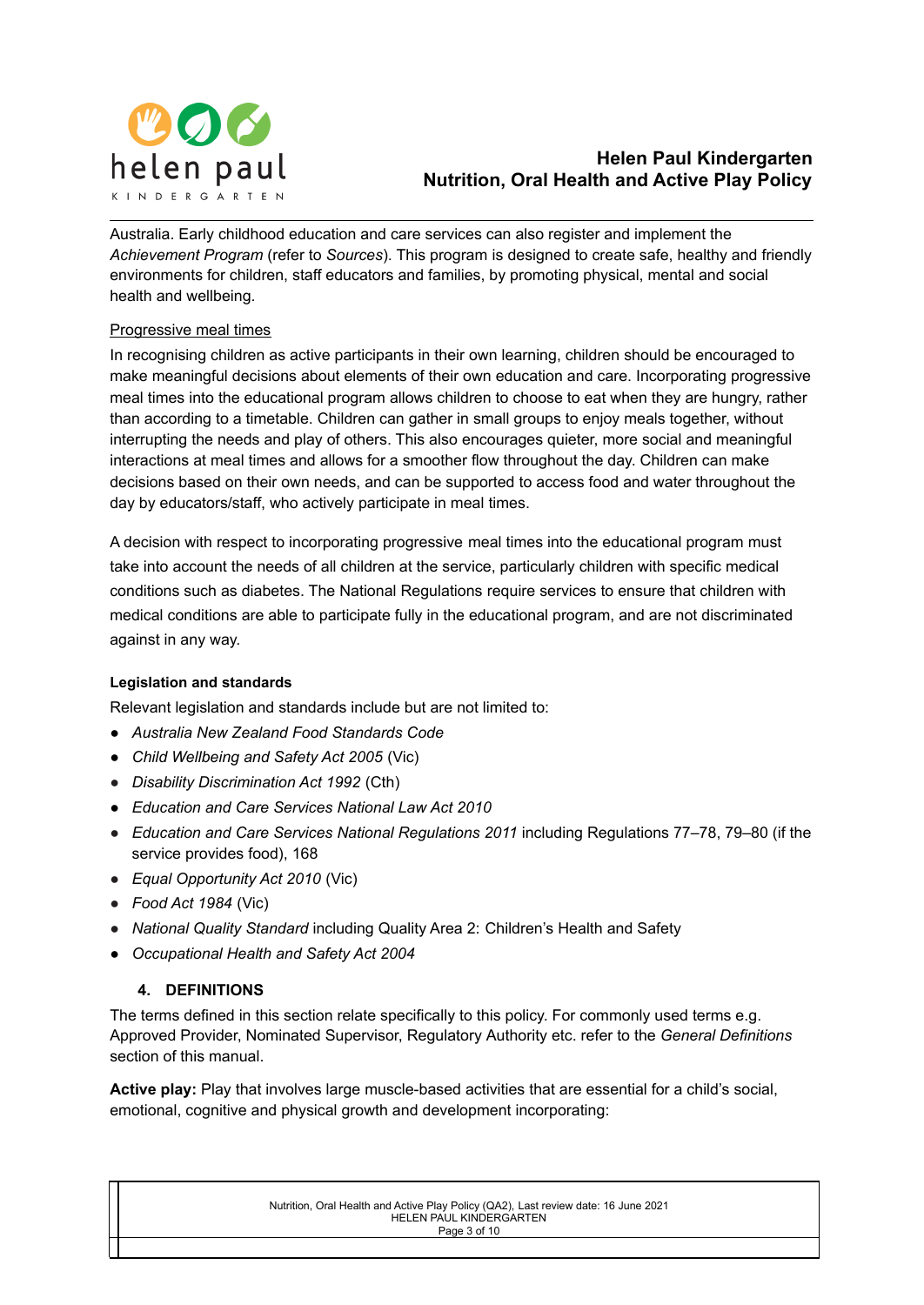

- child-initiated active play, which is developed by the child through exploration of the outdoor environment, equipment and games
- adult-guided active play which encourages children's physical development through promoting movement skills in a non-competitive environment
- physical activity, which includes sport, incidental exercise and many forms of recreation.
- active travel, which includes walking, cycling, scootering or any similar transport where physical activity is used to travel.

**Adequate supervision**: (In relation to this policy) supervision entails all children (individuals and groups) in all areas of the service, being in sight and/or hearing of an educator at all times including during toileting, sleep, rest and transition routines. Services are required to comply with the legislative requirements for educator-to-child ratios at all times. Supervision contributes to protecting children from hazards that may emerge in play, including hazards created by the equipment used.

Adequate supervision refers to constant, active and diligent supervision of every child at the service. Adequate supervision requires that educators are always in a position to observe each child, respond to individual needs, and immediately intervene if necessary. Variables affecting supervision levels include:

- number, age and abilities of children
- number and positioning of educators
- current activity of each child
- areas in which the children are engaged in an activity (visibility and accessibility)
- developmental profile of each child and of the group of children
- experience, knowledge and skill of each educator
- need for educators to move between areas (effective communication strategies).

**'Discretionary' foods and drinks:** Food and drink items that are high in fat, sugar and salt, and that contain minimal vitamins, minerals or fibre. These can also be referred to as 'sometimes' foods and drinks.

Examples of discretionary food and drinks include:

- chocolate, confectionery, jelly
- sweet biscuits, high fat/salt savoury biscuits, chips
- high sugar/high fat cakes and slices
- cream, ice cream
- deep fried foods (e.g. hot chips) and pastry-based foods (pies, sausage rolls and pasties)
- most fast food and takeaway foods
- some processed meats (e.g. sausages, frankfurts/hot dogs, salami, strasbourg, devon, some commercial chicken nuggets and fish fingers)
- soft drinks, fruit juice and fruit drinks, cordial, sports drinks, energy drinks, flavoured milk and flavoured mineral water

**Healthy eating:** Describes eating patterns that provide all the recommended nutrients for growth and development, and good health and wellbeing, now and in the future. It also refers to preparing, serving and eating food in a way that recognises its importance as a social and cultural activity.

| Nutrition, Oral Health and Active Play Policy (QA2), Last review date: 16 June 2021 |
|-------------------------------------------------------------------------------------|
| HELEN PAUL KINDERGARTEN                                                             |
| Page 4 of 10                                                                        |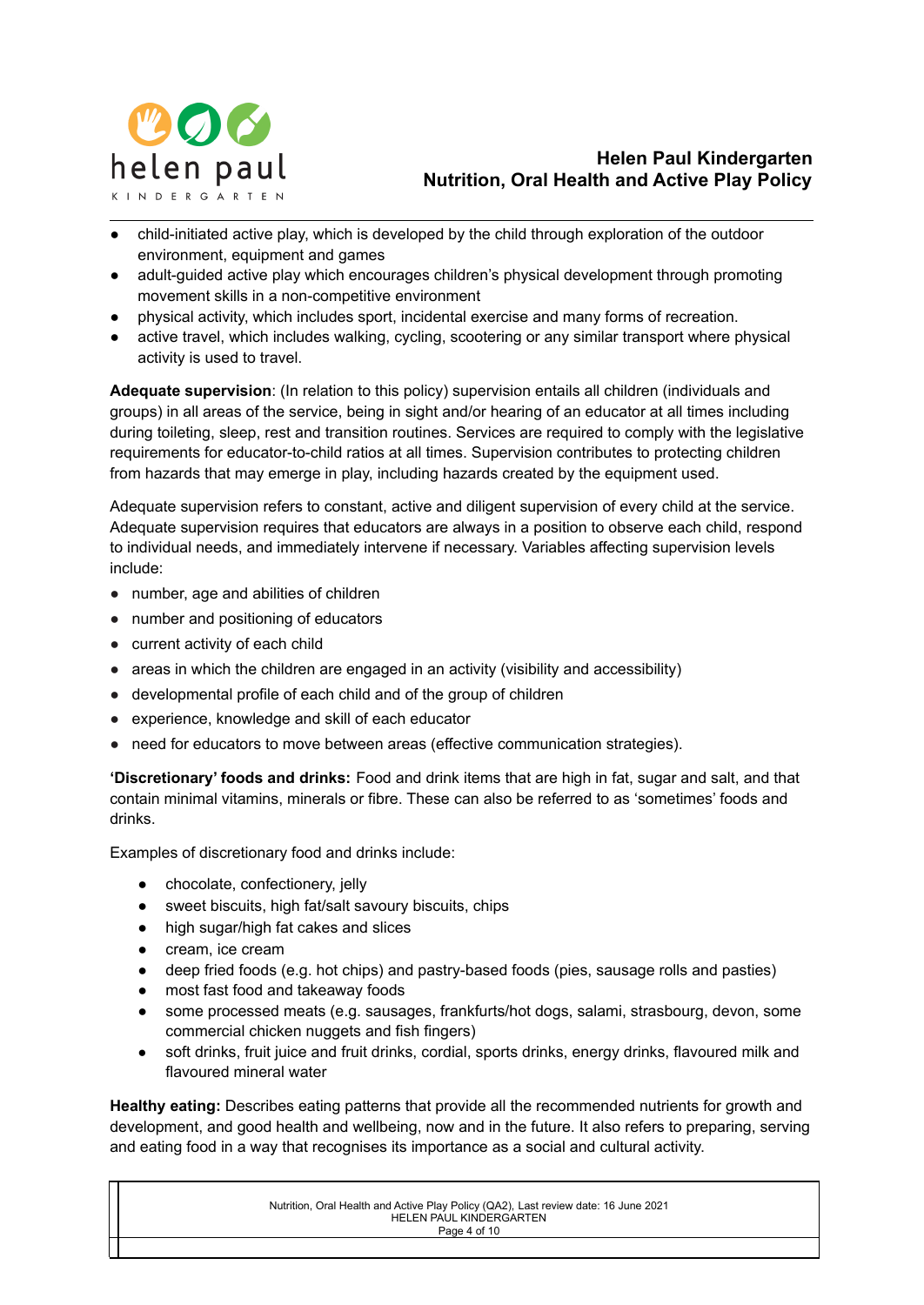

**Nutrition:** The process of providing or receiving nourishing substances.

**Oral health:** The absence of active disease in the mouth. Oral health is fundamental to overall health, wellbeing and quality of life. A healthy mouth enables people to eat, speak and socialise without pain, discomfort or embarrassment.

## **5. SOURCES AND RELATED POLICIES**

#### **Sources**

- *Australian Dietary Guidelines* 2019, National Health and Medical Research Council[:](https://www.eatforhealth.gov.au/guidelines) <https://www.eatforhealth.gov.au/guidelines>
- *● Belonging, Being & Becoming – The Early Years Learning Framework for Australia*: *[https://docs.education.gov.au/documents/belonging-being-becoming-early-years-learning-framework-au](https://docs.education.gov.au/documents/belonging-being-becoming-early-years-learning-framework-australia) [stralia](https://docs.education.gov.au/documents/belonging-being-becoming-early-years-learning-framework-australia)*
- Better Health Channel: [www.betterhealth.vic.gov.au](http://www.betterhealth.vic.gov.au)
- Dental Health Services Victoria: [www.dhsv.org.au](http://www.dhsv.org.au)
- Food Safety Victoria, Department of Health and Human Services: [www2.health.vic.gov.au/public-health/food-safety](https://www2.health.vic.gov.au/public-health/food-safety)
- Food Standards Australia New Zealand: [www.foodstandards.gov.au](http://www.foodstandards.gov.au)
- Department of Health (2013) *Get Up & Grow: Healthy Eating and Physical Activity for Early Childhood*: <https://www.health.gov.au/internet/main/publishing.nsf/Content/phd-gug-staffcarers>
- *The Achievement Program* is a health and wellbeing initiative for early childhood services, schools and workplaces: [www.achievementprogram.health.vic.gov.au](http://www.achievementprogram.health.vic.gov.au)
- Healthy Eating Advisory Service: [www.heas.health.vic.gov.au](http://heas.health.vic.gov.au/)
- National Health and Medical Research Council, *Infant Feeding Guidelines: information for health workers* (2012)[:](https://www.nhmrc.gov.au/about-us/publications/infant-feeding-guidelines-information-health-workers) [https://www.nhmrc.gov.au/about-us/publications/infant-feeding-guidelines-information-health-work](https://www.nhmrc.gov.au/about-us/publications/infant-feeding-guidelines-information-health-workers) [ers](https://www.nhmrc.gov.au/about-us/publications/infant-feeding-guidelines-information-health-workers)
- *Australian 24-Hour Movement Guidelines for the Early Years (Birth to 5 years)[:](https://www.health.gov.au/internet/main/publishing.nsf/Content/npra-0-5yrs-brochure) <https://www.health.gov.au/internet/main/publishing.nsf/Content/npra-0-5yrs-brochure>*Australia's Physical Activity and Sedentary Behaviour Guidelines for Adults: *[https://www1.health.gov.au/internet/main/publishing.nsf/Content/health-pubhlth-strateg-phys-act-gu](https://www1.health.gov.au/internet/main/publishing.nsf/Content/health-pubhlth-strateg-phys-act-guidelines#npa1864) [idelines#npa1864](https://www1.health.gov.au/internet/main/publishing.nsf/Content/health-pubhlth-strateg-phys-act-guidelines#npa1864)*
- *● National Health and Medical Research Council ,Staying Healthy: Preventing infectious diseases in early childhood education and care services (5 th edition, 2013)[:](https://www.nhmrc.gov.au/about-us/publications/staying-healthy-preventing-infectious-diseases-early-childhood-education-and-care-services) [https://www.nhmrc.gov.au/about-us/publications/staying-healthy-preventing-infectious-diseases-earl](https://www.nhmrc.gov.au/about-us/publications/staying-healthy-preventing-infectious-diseases-early-childhood-education-and-care-services) [y-childhood-education-and-care-services](https://www.nhmrc.gov.au/about-us/publications/staying-healthy-preventing-infectious-diseases-early-childhood-education-and-care-services)*
- *Victorian Early Years Learning and Development Framework*: [www.education.vic.gov.au](http://www.education.vic.gov.au/Pages/default.aspx)

## **Service policies**

- *● Anaphylaxis Policy*
- *● Asthma Policy*
- *● Curriculum Development Policy*

Nutrition, Oral Health and Active Play Policy (QA2), Last review date: 16 June 2021 HELEN PAUL KINDERGARTEN Page 5 of 10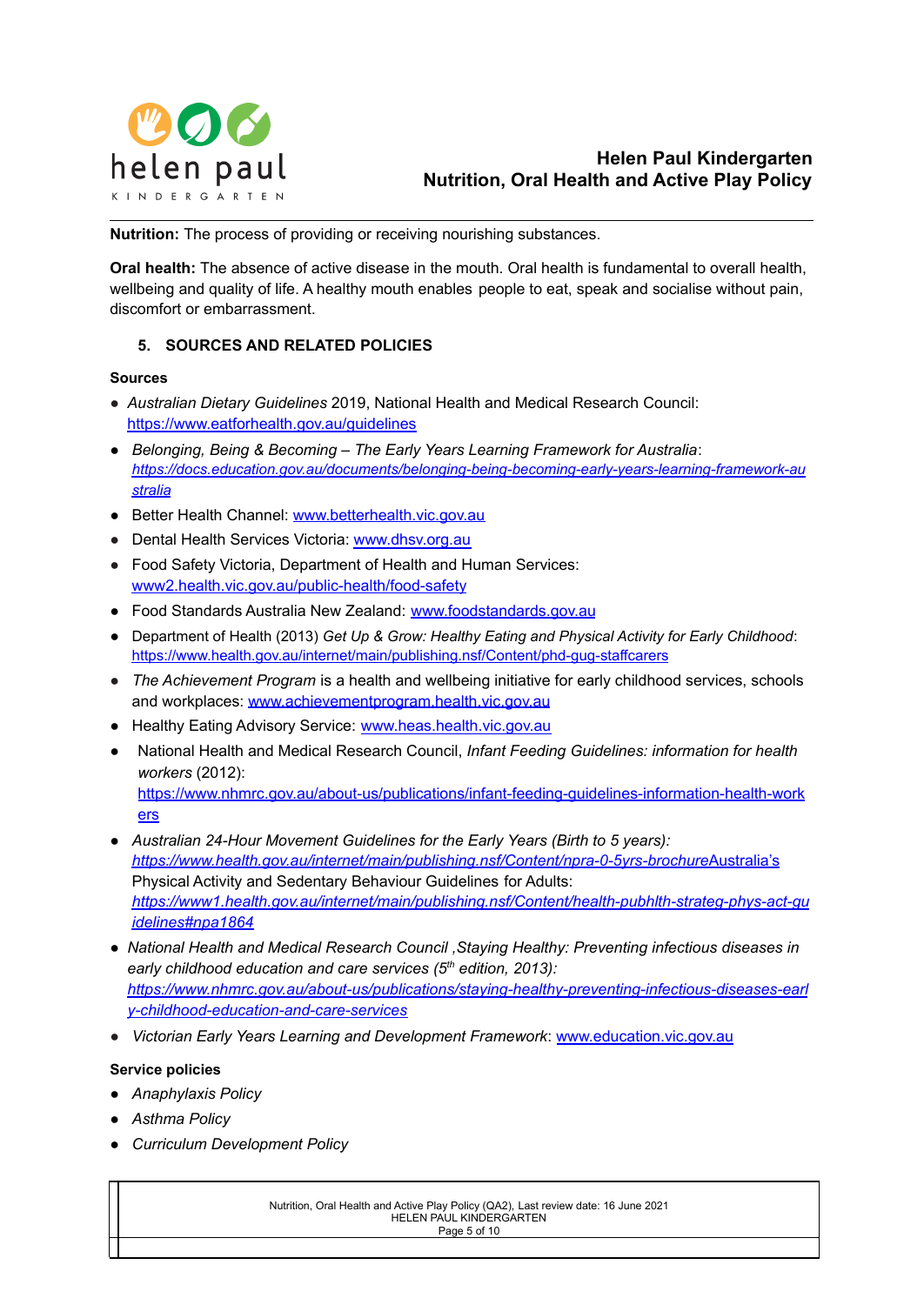

- *● Dealing with Infectious Diseases Policy*
- *● Diabetes Policy*
- *● Enrolment and Orientation Policy*
- *● Excursions and Service Events Policy*
- *● Food Safety Policy*
- *● Hygiene Policy*
- *● Incident, Injury, Trauma and Illness Policy*
- *● Inclusion and Equity Policy*
- *● Road Safety and Safe Transport Policy*
- *● Sun Protection Policy*

## **PROCEDURES**

## **The Approved Provider and Persons with Management or Control are responsible for:**

- ensuring that the service environment and educational program supports children and families to make healthy choices for eating, oral health and active play (refer to *Definitions*)
- providing ongoing information, resources and support to families, to assist in the promotion of optimum health, including oral health, for young children (refer to *Sources*)
- recognising families, educators and staff as role models and encouraging them to bring/use foods and drinks that are in line with the service's Nutrition, Oral Health and Active Play Policy
- ensuring the implementation of adequate health and hygiene procedures, and safe practices for handling, preparing and storing food, to minimise risks to children being educated and cared for by the service (Regulation 77) (refer to *Hygiene Policy* and *Food Safety Policy*)
- ensuring measures are in place to prevent cross-contamination of any food given to children with diagnosed food allergies and/or diabetes (refer to *Anaphylaxis Policy*, *Asthma Policy*, *Diabetes Policy* and *Food Safety Policy*)
- ensuring that all educators/staff are aware of, and plan for, the dietary needs of all children
- ensuring that fresh drinking water (preferably tap water) is readily available at all times, indoors and outdoors, and reminding children to drink water throughout the day, including at snack/lunch times (Regulation 78(1)(a)) (Only tap water and plain milk are encouraged.)
- ensuring that food and drinks are available to children at frequent and regular intervals throughout the day (Regulation 78(1)(b))
- ensuring educators and staff are supported to access a range of resources and professional development to increase their capacity to promote healthy eating, oral health and active play initiatives for children
- ensuring staff and educators are supported by having healthy food options in the staff room, for staff meetings and for professional learning
- ensuring that discretionary food and drinks do not appear in any sponsorship, fundraising or marketing activities
- ensuring celebrations and other service events promote healthy food options and limit discretionary options

Nutrition, Oral Health and Active Play Policy (QA2), Last review date: 16 June 2021 HELEN PAUL KINDERGARTEN Page 6 of 10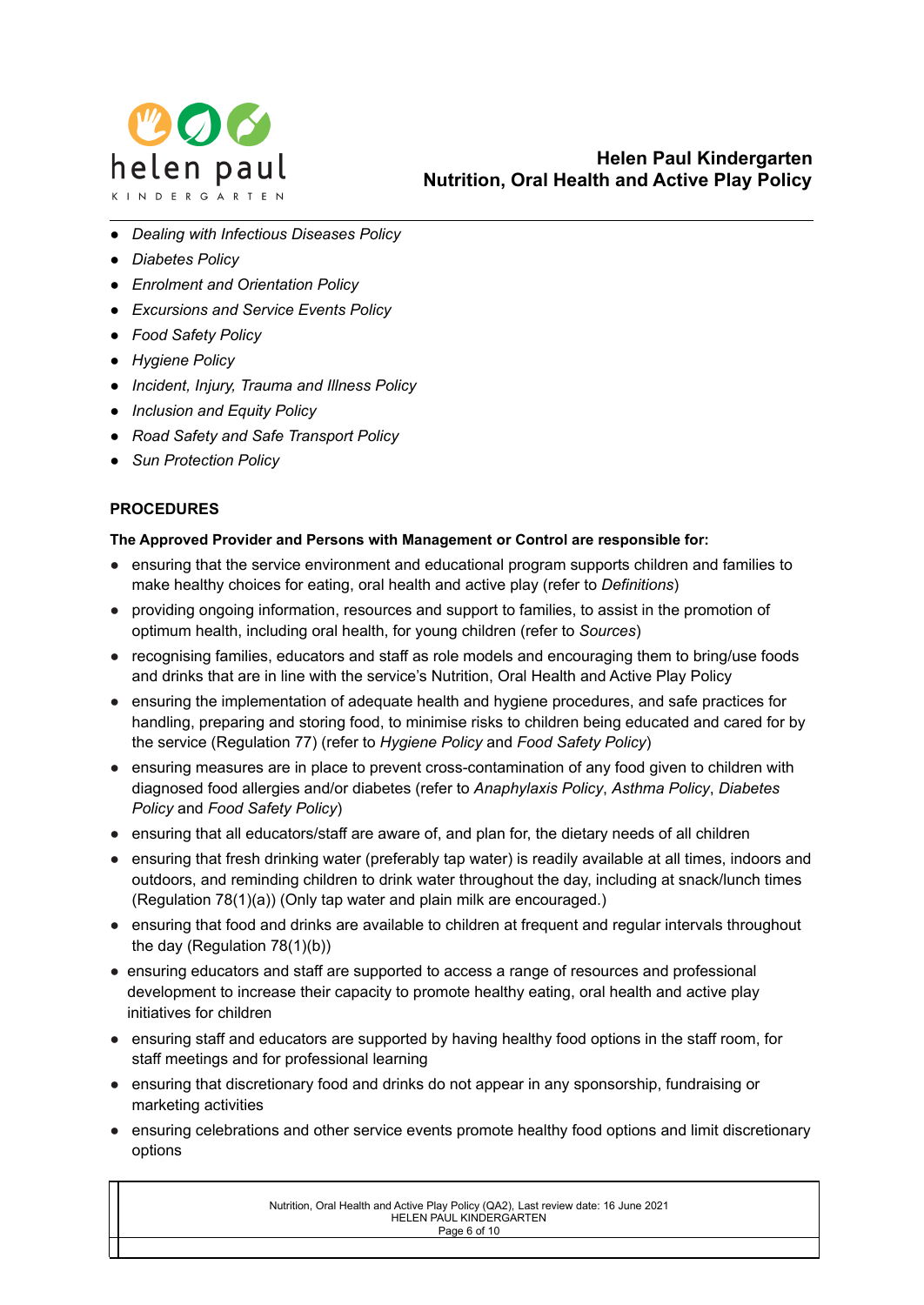

- ensuring service facilities and equipment enable active travel and road safety for children, staff, educators and families
- ensuring there is a suitable space for breastfeeding and storage of breast milk is available
- ensuring space and facilities are available to allow staff and educators to store and prepare healthy food
- ensuring healthy eating, oral health and active play information and policy requirements are included in the educator and staff induction

#### **The Nominated Supervisor and Persons in Day-to-Day Charge are responsible for:**

- ensuring that the service environment and the educational program supports children and families to learn about and make healthy choices for eating, oral health and active play
- embedding opportunities to learn about healthy eating and oral health and the importance of physical activity in the educational program, throughout the year
- ensuring oral hygiene practices are undertaken at the service where appropriate
- ensuring the implementation of adequate health and hygiene procedures, and safe practices for handling, preparing and storing food, to minimise risks to children being educated and cared for by the service (Regulation 77) (refer to *Hygiene Policy* and *Food Safety Policy*)
- ensuring that all educators/staff are aware of a child's food allergies and/or other medical conditions on enrolment or on initial diagnosis
- ensuring measures are in place to prevent cross-contamination of any food given to children with diagnosed food allergies and/or diabetes (refer to *Anaphylaxis Policy*, *Asthma Policy*, *Diabetes Policy* and *Food Safety Policy*)
- ensuring that all educators/staff are aware of, and plan for, the dietary needs of all children
- ensuring that fresh drinking water (preferably tap water) is readily available at all times, indoors and outdoors, and reminding children to drink water throughout the day, including at snack/lunch times (Regulation 78(1)(a)). (Only tap water and plain milk are encouraged.)
- ensuring that food and drinks are available to children at frequent and regular intervals throughout the day (Regulation 78(1)(b))
- ensuring that age-appropriate adult-guided and child-initiated active play is planned on a daily basis across all age groups
- ensuring that cultural and religious practices/requirements of families are accommodated to support children's learning and development
- developing and reviewing quidelines for celebrations, fundraising activities and other service events in consultation with educators, staff, parents/guardians and families to focus on healthy alternatives
- providing families with information and strategies to promote healthy eating, oral health and active play and how to access relevant services (including local dental clinics)
- developing links with local and regional health services, community organisations and businesses that provide expertise, resources and support for healthy eating, oral health and active play

Nutrition, Oral Health and Active Play Policy (QA2), Last review date: 16 June 2021 HELEN PAUL KINDERGARTEN Page 7 of 10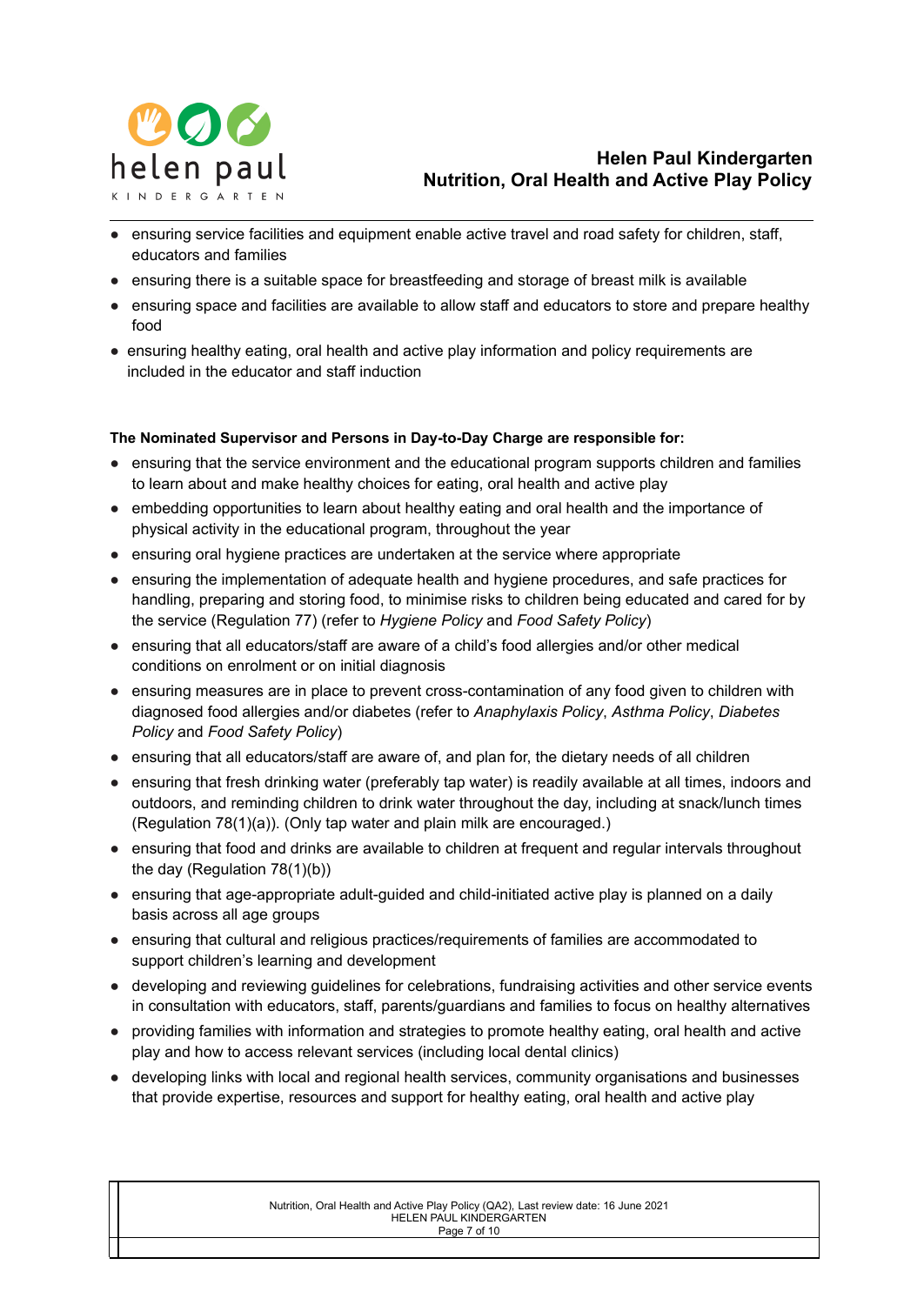

- ensuring educators are supported to access resources, tools and professional learning to enhance their knowledge and capacity to develop adult guided and child initiated active play experiences and promote healthy eating and oral health
- considering this policy when organising excursions, service events and any sponsorship or marketing opportunities
- *●* ensuring the layout of the grounds and buildings is inclusive of the diversity and abilities of all children and encourages physical activity and movement
- *●* ensuring recommendations about physical activity and screen time from the Australian 24-Hour Movement Guidelines for the Early Years (Birth to 5 Years) are met
- supporting active travel to and from the service
- ensuring staff and educators are supported by having healthy food options in the staff room, for staff meetings and for professional learning.
- provide children with opportunities to grow and harvest, prepare and taste numerous fruits, vegetables, herbs and bush tucker through our edible garden program. Teachers actively encourage children to participate in this program to encourage trying new foods, preparing meals for the group and sharing this with their families.

## *Where food is provided at the service:*

● ensuring that food and drink provided by the service is nutritious, adequate in quantity and appropriate to children's growth and development in line with the Australian Dietary Guidelines, and meets any specific cultural, religious or health needs (Regulation 79(2))

## **All educators/staff are responsible for:**

- complying with the service's *Nutrition, Oral Health and Active Play Policy* and with the *Food Safety Act*
- being aware of a child's food allergies and/or other medical conditions on enrolment at the service or on initial diagnosis
- implementing measures to prevent cross-contamination of any food given to children with diagnosed food allergies and/or diabetes (refer to *Anaphylaxis Policy*, *Asthma Policy*, *Diabetes Policy* and *Food Safety Policy*)
- being aware of, and planning for, the dietary needs of all children
- ensuring that the service environment and the educational program supports children and families to make healthy choices for eating, oral health and active play
- discussing healthy eating choices with children and introducing the concept of 'sometimes' and everyday foods and drinks
- providing a variety of cooking and food experiences that support children to develop food literacy and positive habits relating to food
- role-modelling positive eating, drinking and physical activity behaviours, promoting a healthy relationship with food and interacting with children at meals times
- ensuring that food and drink are not used as an incentive, bribe or reward at any time

| Nutrition, Oral Health and Active Play Policy (QA2), Last review date: 16 June 2021 |  |
|-------------------------------------------------------------------------------------|--|
| HELEN PAUL KINDERGARTEN                                                             |  |
| Page 8 of 10                                                                        |  |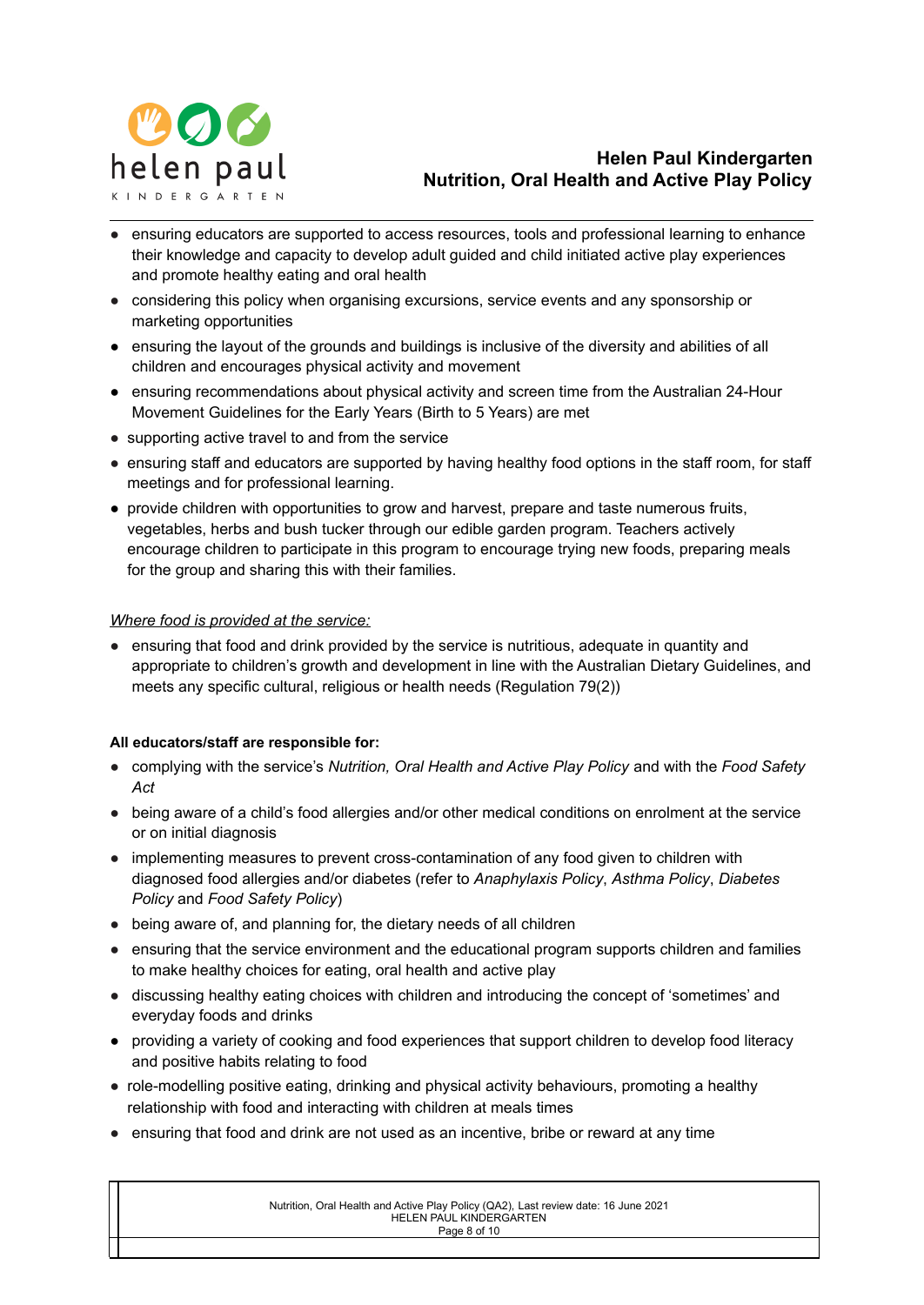

- exploring and discussing diverse cultural, religious, social and family lifestyles
- considering this policy when organising excursions and service events
- supporting students and volunteers to comply with this policy while at the service
- keeping parents/guardians informed of current information relating to healthy eating, oral health and active play
- ensuring that fresh drinking water (preferably tap water) is readily available at all times indoors and outdoors, and reminding children to drink regularly throughout the day, including at snack/meal times
- ensuring that children can readily access their own clearly labelled drink containers (where this is a service practice)
- providing food and drinks at regular intervals, and encouraging children to actively participate in, and enjoy, snack/meal times without feeling rushed
- providing a positive eating environment and sitting and interacting with children at meal times
- encouraging children to be independent at snack/meal times e.g. opening lunchboxes, pouring drinks, self-feeding, serving and using utensils in a culturally-sensitive way
- providing opportunities for children to learn about, and develop skills for oral health through the educational program, including age-appropriate tooth brushing
- providing adequate supervision (refer to *Definitions*) for all children at all times, including at meal times
- ensuring children are not sedentary or inactive for more than 1 hour at a time, with the exception of sleeping
- supporting children to develop collaboration skills during play
- planning and providing active play and movement experiences that are age-appropriate, inclusive of diversity and abilities and support children to develop fundamental movement skills
- considering opportunities for children to be physically active indoors, particularly in adverse weather conditions
- ensuring screen based activities do not exceed the recommendations in the Australian 24-Hour Movement Guidelines for the Early Years (birth to 5 years)
- providing age-appropriate traffic safety education, including pedestrian and passenger safety to both children and parents/guardians at the service
- promoting safe behaviour through daily practice as part of the program, including teaching children to use equipment safely
- using and promoting local parks, bike paths and recreation facilities, where appropriate, to encourage physical activity.

## **Parents/guardians are responsible for:**

- complying with the requirements of this policy
- providing details of specific nutritional/dietary requirements, including the need to accommodate cultural or religious practices or food allergies, on their child's enrolment form, and discussing these

Nutrition, Oral Health and Active Play Policy (QA2), Last review date: 16 June 2021 HELEN PAUL KINDERGARTEN Page 9 of 10